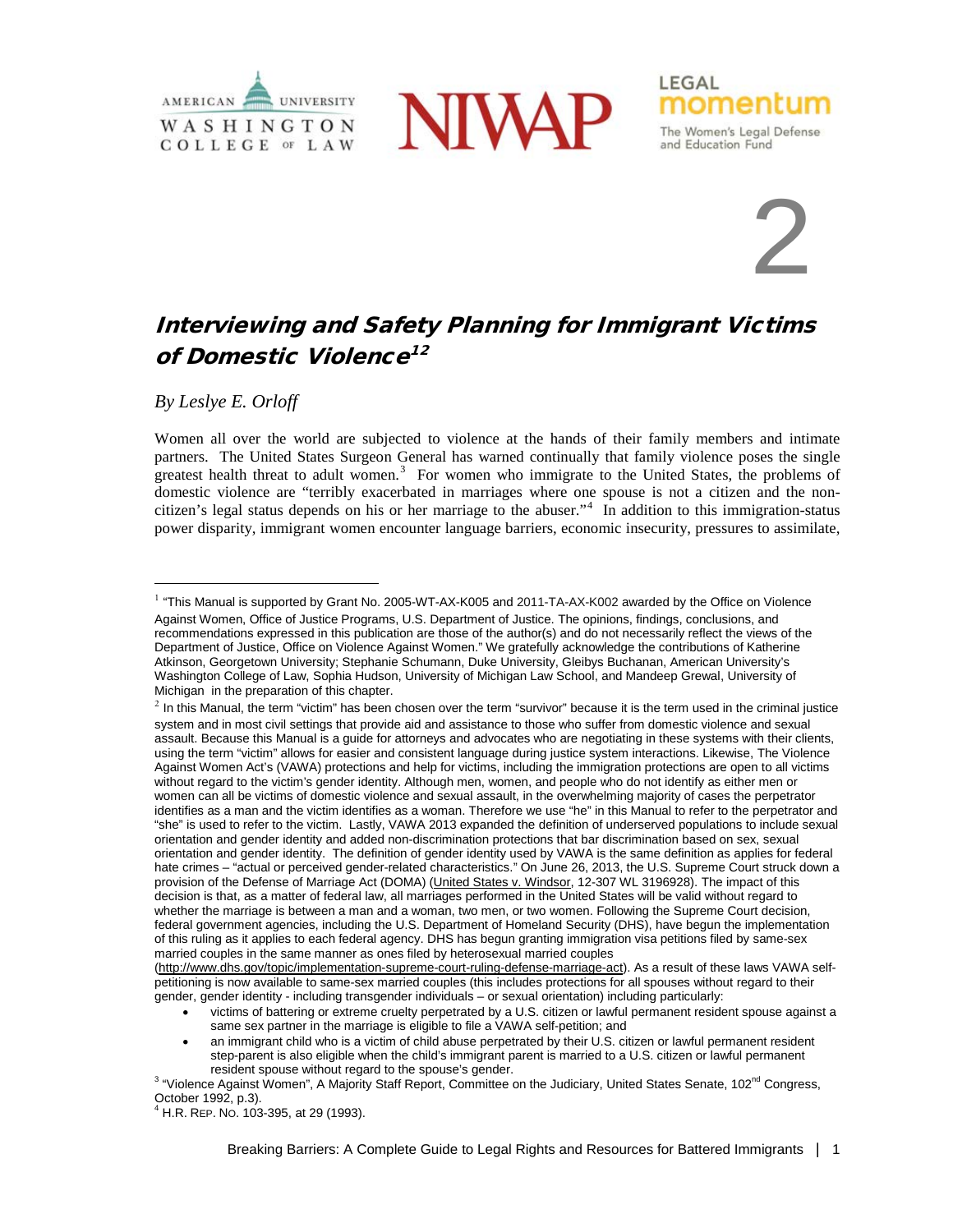#### Interviewing and Safety Planning for Immigrant Victims of Domestic Violence

pressures to maintain their own cultural traditions, and discrimination due to gender, race, or ethnicity.<sup>[5](#page-1-0)</sup> It is important for advocates and attorneys and legal professionals who assist immigrant victims of domestic violence to take each of these barriers into account when interviewing and doing safety planning with their clients.

This chapter will discuss the best ways for advocates and attorneys to communicate with battered immigrant clients.<sup>[6](#page-1-1)</sup> It will detail effective methods of identifying, interviewing, assisting, and ensuring the safety of domestic violence victims. It will teach advocates and attorneys how to interact with clients in a manner that diminishes the pain involved with discussing the abuse and how to be sensitive to cultural differences.

# Identifying Victims

# COMMON WARNING SIGNS OF DOMESTIC VIOLENCE

It is important that all professionals who work with clients be aware of common warning signs that indicate that the client may be a victim of domestic violence. Regardless of the client's current or future decision regarding her relationship, there are steps that advocates and attorneys can take throughout the duration of their relationship with the client, to enhance the client's safety and empowerment. Advocates and attorneys should make note of specific signs that are often evidence of domestic violence. (Note: domestic violence is also prevalent in same-sex couples.) These indicators include:

- Evidence of broken bones or bruises, particularly if they are recurring;
- The client seems to be very isolated, with no access to transportation, to money, to family or friends, or to activities such as a job or school;
- The client asks her spouse/partner for permission to make decisions.
- The client complains of her spouse/partner's anger or temper;
- The client follows rules set by her spouse/partner about what she and/or her children can do;
- The client's spouse/partner continuously degrades the client;
- The client has difficulty making or keeping appointments because of the spouse/partner;
- The spouse/partner always accompanies the client to appointments and/or speaks for the client;
- The client complains that her spouse/partner drinks excessively or has a change of personality when he drinks;
- The spouse/partner constantly calls or stalks the client;
- The client reports that her spouse/partner accuses her of infidelity;
- The spouse/partner prevents the client from keeping a job.<sup>[7](#page-1-2)</sup>

# DOMESTIC VIOLENCE SCREENING AND INTERVIEWING CLIENTS

Domestic violence screenings can identify those persons who live with a violent family member. Screenings should be conducted with every potential client.

As a survival mechanism, many women minimize the abuse they have suffered at the hands of their spouse or partner. However, if a battered immigrant woman receives culturally sensitive encouragement, she is more likely to reveal information to the interviewer. Therefore, it is important for advocates and attorneys to create a space in which the client feels that she can express her fears and needs within her own cultural context.<sup>[8](#page-1-3)</sup> Advocates and attorneys should ask their battered immigrant clients open-ended questions that allow the

1

<sup>5</sup> Leslye E. Orloff & Janice V. Kaguyutan, *Offering a Helping Hand: Legal Protections for Battered Immigrant Women: A* 

<span id="page-1-1"></span><span id="page-1-0"></span>*History of Legislative Responses*, 10 AM. U.J. GENDER Soc. PoL'Y & L. 95, 97 (2001). <sup>6</sup> For more information on this topic, visi[t http://niwaplibrary.wcl.american.edu/language-access](http://niwaplibrary.wcl.american.edu/language-access) and http://niwaplibrary.wcl.american.

<span id="page-1-2"></span>HET DOMESTIC VIOLENCE IN IMMIGRANT AND REFUGEE COMMUNITIES: ASSERTING THE RIGHTS OF BATTERED WOMEN [7](http://niwaplibrary.wcl.american.edu/cultural-competency) (Deeana L.<br>Jang, Esq., et al. eds., Family Violence Prevention Fund et al., 2nd ed. 1997).

<span id="page-1-3"></span>A.B.A. COMM'N ON DOMESTIC VIOLENCE, 2000-01, DOMESTIC VIOLENCE AND IMMIGRATION: APPLYING THE IMMIGRATION PROVISIONS OF THE VIOLENCE AGAINST WOMEN ACT (2001).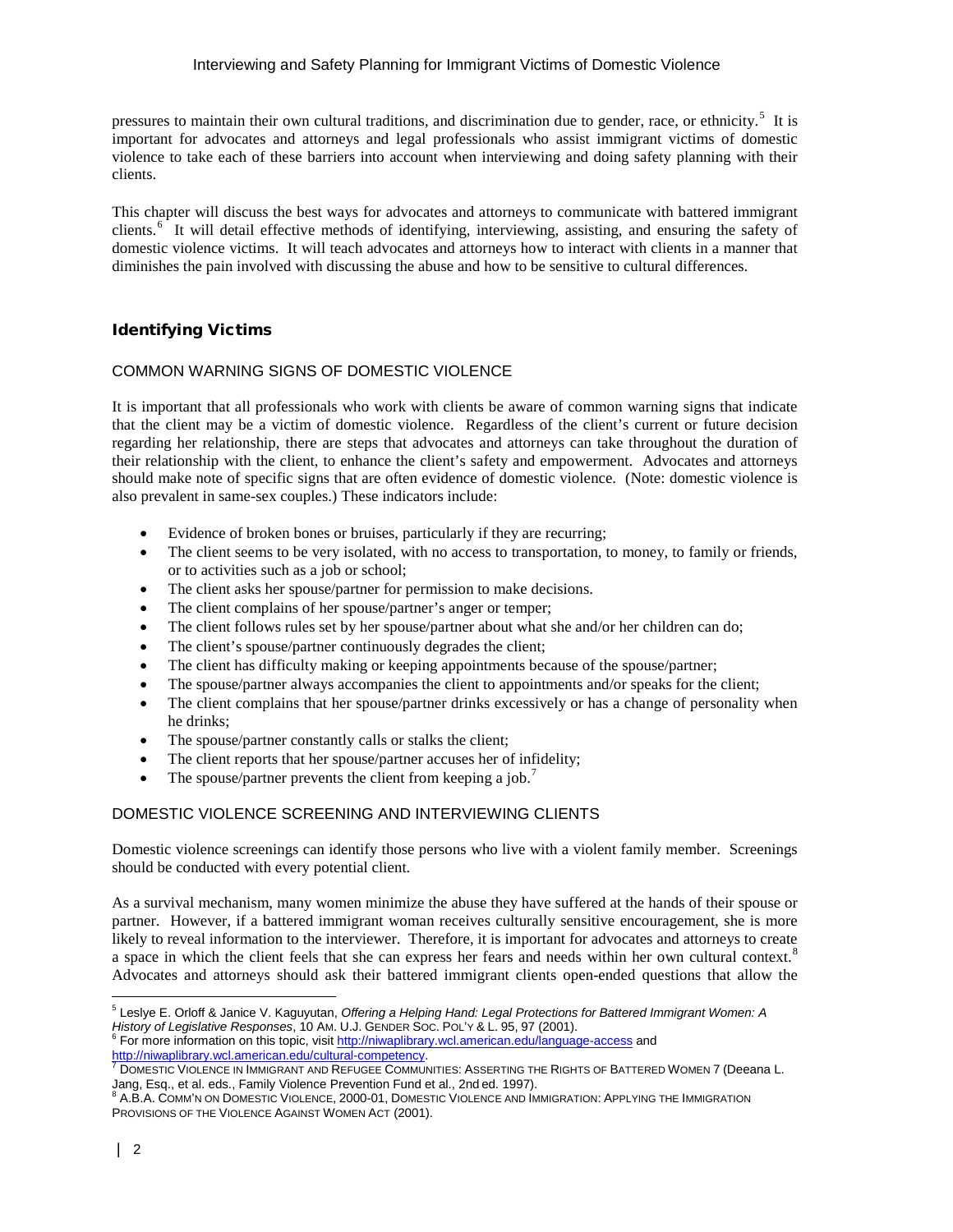client to explain the abuse she has suffered in her own words and from her own cultural perspective. Advocates and attorneys should also avoid using specific terms that the client may not be able to understand, such as "harass," "assault," or "rape."<sup>[9](#page-2-0)</sup> The following questions can be used to screen for domestic violence and to identify the physical, emotional, economic, psychological, and sexual elements of the abuse: $10$ 

- 1. Do you feel that your spouse/partner treats you well? Do you feel that your spouse/partner treats your children well?
- 2. Has your spouse/partner ever hurt or threatened you and/or your children?
- 3. Are you afraid of anything that goes on in your house?
- 4. Are you afraid of your partner?
- 5. Do you and your spouse/partner argue? If so, how often?
- 6. Describe what happens when you and your spouse/partner argue or fight.<br>
7. Do you ever change your behavior because you are afraid of your
- 7. Do you ever change your behavior because you are afraid of your spouse/partner or of the consequences of a fight?
- 8. Has your spouse/partner ever forced you to do something that you did not want to do?
- 9. Has your spouse/partner ever put his or her hands on you against your will?
- 10. Does your spouse/partner ever throw or break objects in the home or damage your home itself?
- 11. Has your spouse/partner ever hurt your pets or destroyed your possessions?
- 12. Has your spouse/partner threatened to harm someone or something that you care about?<br>13. Has your spouse/partner ever threatened to use a weapon against you?
- Has your spouse/partner ever threatened to use a weapon against you?
- 14. Does your spouse/partner say that it is your fault that he is violent towards you?
- 15. Has your spouse/partner told you that no one would believe you if you reported that he hurts you?
- 16. Has your spouse/partner ever threatened to kill himself if you did not do what he wanted?
- 17. Has your spouse/partner ever tried to prevent you from seeking medical attention or from taking medication?
- 18. Does your spouse/partner ever prevent you from sleeping?
- 19. Does your spouse/partner frequently criticize you or your children?
- 20. Has your spouse/partner told you that no one would ever want you?
- 21. Has your spouse/partner told you that you could never make it on your own?
- 22. Does your spouse/partner make it hard for you to find/keep a job or go to school?
- 23. Does your spouse/partner withhold money from you when you need it? Do you know what your family's assets are? Do you know where important documents such as bankbooks, checkbooks, financial statements, lease or mortgage documents, birth certificates, and passports for you and other members of your family are kept? If you wanted to see any of them, would your spouse/partner make it difficult for you to do so?
- 24. Does your spouse/partner ever threaten to take your children away?
- 25. Does your spouse/partner act jealously? For example, does he always call you at work or at home to check up on you? Is it difficult for you to maintain relationships with your friends, relatives, neighbors, or co-workers because your spouse/partner disapproves of them? Does your spouse/partner accuse you of flirting with others or of having affairs? Has your spouse/partner ever tried to prevent you from leaving the house?
- 26. Has your spouse/partner ever forced you to have sex or made you do things during sex that made you uncomfortable? Does he demand sex when you are tired, sick, or sleeping?
- 27. Has your spouse/partner ever forced you to have sex with another person when you did not want to?
- 28. Has your spouse/partner ever threatened to have you deported?
- 29. Has your spouse/partner ever threatened not to file immigration papers on your behalf?

# Safe Communication

<span id="page-2-1"></span><span id="page-2-0"></span> $<sup>9</sup>$  *ld.* at 23.</sup>

<sup>&</sup>lt;sup>10</sup> LESLYE E. ORLOFF & RACHEL LITTLE, SOMEWHERE TO TURN: MAKING DOMESTIC VIOLENCE SERVICES ACCESSIBLE TO BATTERED IMMIGRANT WOMEN: A "HOW TO" MANUAL FOR BATTERED WOMEN'S ADVOCATES AND SERVICE PROVIDERS 58-59 (1999).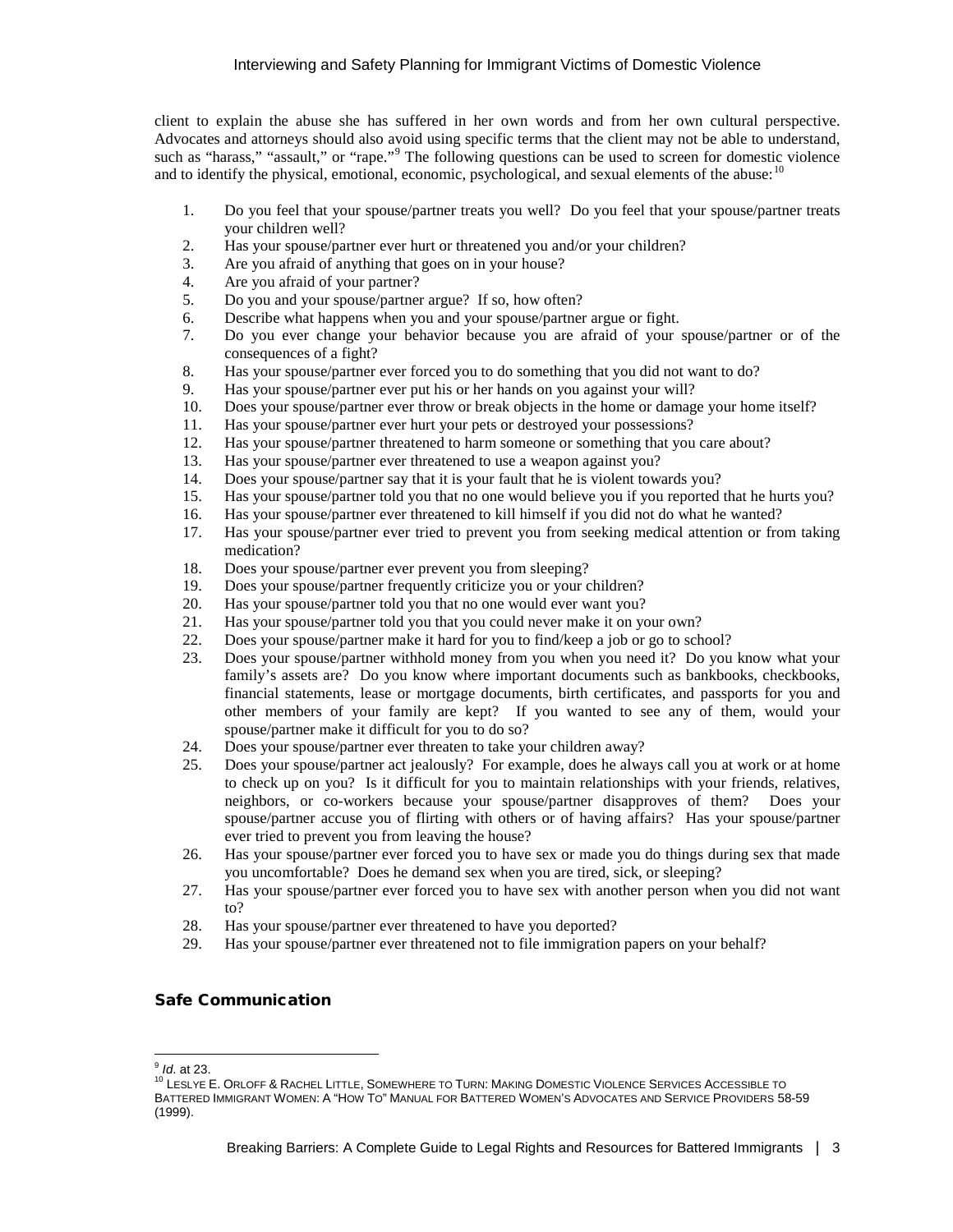In any interview conducted with an immigrant battered woman attorneys and advocates should ensure that they know of a safe means to communicate with the client. In many cases, the safety of the client will be compromised if the abuser finds out that she is meeting with an attorney or advocate. Advocates and attorneys should take the following steps to ensure that they do not further endanger their clients:

- The advocate/attorney should ask the client if there are safe times when to call her and if it is safe to send her mail or e-mail? If a new client fails to attend appointments or return calls, the advocate/attorney should write the client a simple letter (on non-letterhead paper) requesting a response without disclosing her identity as a legal advocate or lawyer.
- When calling the client, the advocate/attorney should ask for the client without identifying herself and should speak only to the client about the case. The advocate/attorney should not leave messages with other family members or on an answering machine or voice-mail unless the client has informed her that this is safe. If the person who answers the phone starts to ask the advocate/attorney to identify herself, she should not reveal that she is a domestic violence advocate or lawyer.
- The advocate/attorney should always first ask the client if it is safe to talk and whether she should call the police. Even if the abuser no longer lives with the victim, he may be present when the advocate/attorney calls. Thus, the advocate/attorney and client should develop a system of coded messages that the client can use to signal that she is in danger or the abuser is present.
- The advocate/attorney should block identification of her number when calling the client to prevent an abuser from using Caller ID to discover that the client is seeking legal or victim assistance. The local phone company can provide information on how to do this.
- If necessary, the advocate/attorney should remind the client to have an explanation for the time spent at appointments with the advocate or lawyer and to limit the children's knowledge so that the abuser does not find out about legal actions or an upcoming separation ahead of time.
- The advocate/attorney should allow clients to use the office phone, if necessary, or offer to initiate calls at the client's request.
- The advocate/attorney should inform her clients that they have certain rights detained by immigration authorities. For example, immigrants have the right to remain silent, to not answer any questions, and to speak to their attorney.<sup>11</sup>
- Advocates and attorneys must be careful to respect their clients' trust and keep their clients' information confidential.

# Transportation and Childcare

Issues of transportation and childcare may become serious barriers to battered immigrant women's ability to meet with an advocate/attorney. Before setting up an appointment with a client, advocates and attorneys should be aware that the client may have concerns about getting to the appointment and what to do with her children during that time. Even if the client has access to a vehicle, she may be reluctant to use it if her abuser regularly checks the mileage as a way of keeping track of where she goes.

In addition, the client may have some anxiety about bringing her children to the appointment. The advocate or attorney should be aware that if the child is in the room during interviews, the client may feel that it would not be appropriate to discuss the abuse in front of the children or she may be too embarrassed to be completely candid about certain instances of abuse, particularly those involving sexual abuse. Any

<span id="page-3-0"></span> $\overline{a}$  $11$  ORLOFF & LITTLE at 279-87.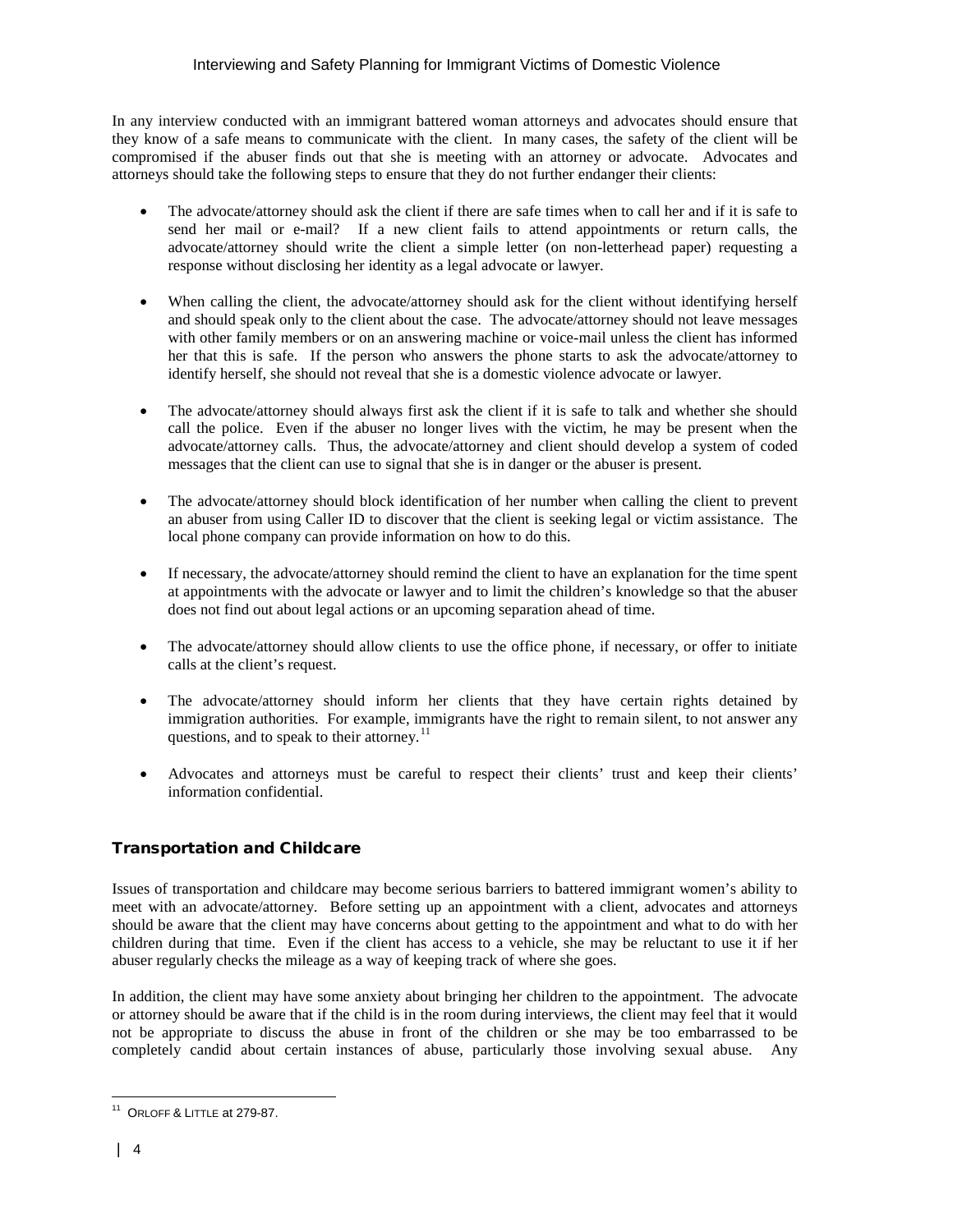apprehension that the client may have about the children being present during the interview may inhibit the client's ability to be completely open about what has happened to her.

The following are some ways an advocate or attorney may help alleviate client's worries about transportation and childcare:

- Providing clients with public transportation options. Working through the route with her, helping her choose safe transportation options, and offering her financial assistance if possible.
- Asking client if she has a friend or relative whom she can trust who can drive her to the appointment.
- Considering telephone appointments with the client if they can be set at a time that is safe for her.
- Offering to meet the client at or close to her home.
- Offering to pick up the client and return her home.
- Keeping a box of toys, books, and drawing materials available to keep children occupied during the appointment.

# Language Barriers

-

One of the primary goals of the anti-domestic violence movement is to encourage battered women to report and escape abuse.<sup>12</sup> However, language barriers prevent battered immigrant women who want help from accessing needed assistance.<sup>13</sup> A domestic violence victim who knows little English will have difficulty making calls for assistance to the police, shelters, counseling centers, or attorneys. For example, according to the District of Columbia Advisory Committee, a rape victim attempted to report her attack to the Metropolitan Police Department in July of 1992. The language barrier between the victim and the 911 operators resulted in the operators reportedly hanging up on the victim three times.<sup>14</sup> Additionally, English deficiencies often prevent victims from showing up for court dates because they cannot read the summons.<sup>[15](#page-4-3)</sup> One method of avoiding this problem is to have all of the client's mail regarding the case sent to her attorney or advocate who can then safely communicate to the client necessary appointment times and updates.

When a battered immigrant woman is not able to obtain assistance due to language barriers, she may instead rely on her family and/or her abuser's family or friends to cope with the violence.<sup>[16](#page-4-4)</sup> This is often an ineffective and potentially dangerous option, as these persons may be unfairly biased, may fail to interpret the situation correctly, or may provide the abuser with information about the victim that further endangers her.<sup>[17](#page-4-5)</sup> The victim may also falsely communicate the reality of her experiences for fear of gossip or due to concerns that what she says will be repeated to the abuser.

#### GAINING ACCESS TO AND TRAINING INTERPRETERS

<span id="page-4-0"></span><sup>12</sup> Karin Wang, *Battered Asian American Women: Community Responses from the Battered Women's Movement and the*  Asian American Community, 3 ASIAN L.J. 151, 165 (1996).<br><sup>13</sup> *Id.* at 163 (noting that it may be difficult for battered women to speak of the abuse that they have suffered with someone

<span id="page-4-1"></span>who does not speak their native language).

<sup>14</sup> UNITED STATES COMMISSION ON CIVIL RIGHTS, RACIAL AND ETHNIC TENSIONS IN AMERICAN COMMUNITIES: POVERTY,

<span id="page-4-3"></span><span id="page-4-2"></span>INEQUALITY, AND DISCRIMINATION, VOLUME I: THE MOUNT PLEASANT REPORT 42 (January, 1993).<br><sup>15</sup> MARIA D. RAMOS, ESQ., CULTURAL CONSIDERATIONS IN DOMESTIC VIOLENCE CASES: A NATIONAL JUDGES BENCHBOOK 6-5  $(1999)$ .

<span id="page-4-4"></span><sup>&</sup>lt;sup>16</sup> Karin Wang, *Battered Asian American Women: Community Responses from the Battered Women's Movement and the<br>Asian American Community, 3 Asian L.J. 151, 165 (1996).* 

LESLYE E. ORLOFF & RACHEL LITTLE, SOMEWHERE TO TURN: MAKING DOMESTIC VIOLENCE SERVICES ACCESSIBLE TO

<span id="page-4-5"></span>BATTERED IMMIGRANT WOMEN: A "HOW TO" MANUAL FOR BATTERED WOMEN'S ADVOCATES AND SERVICE PROVIDERS 63 (1999).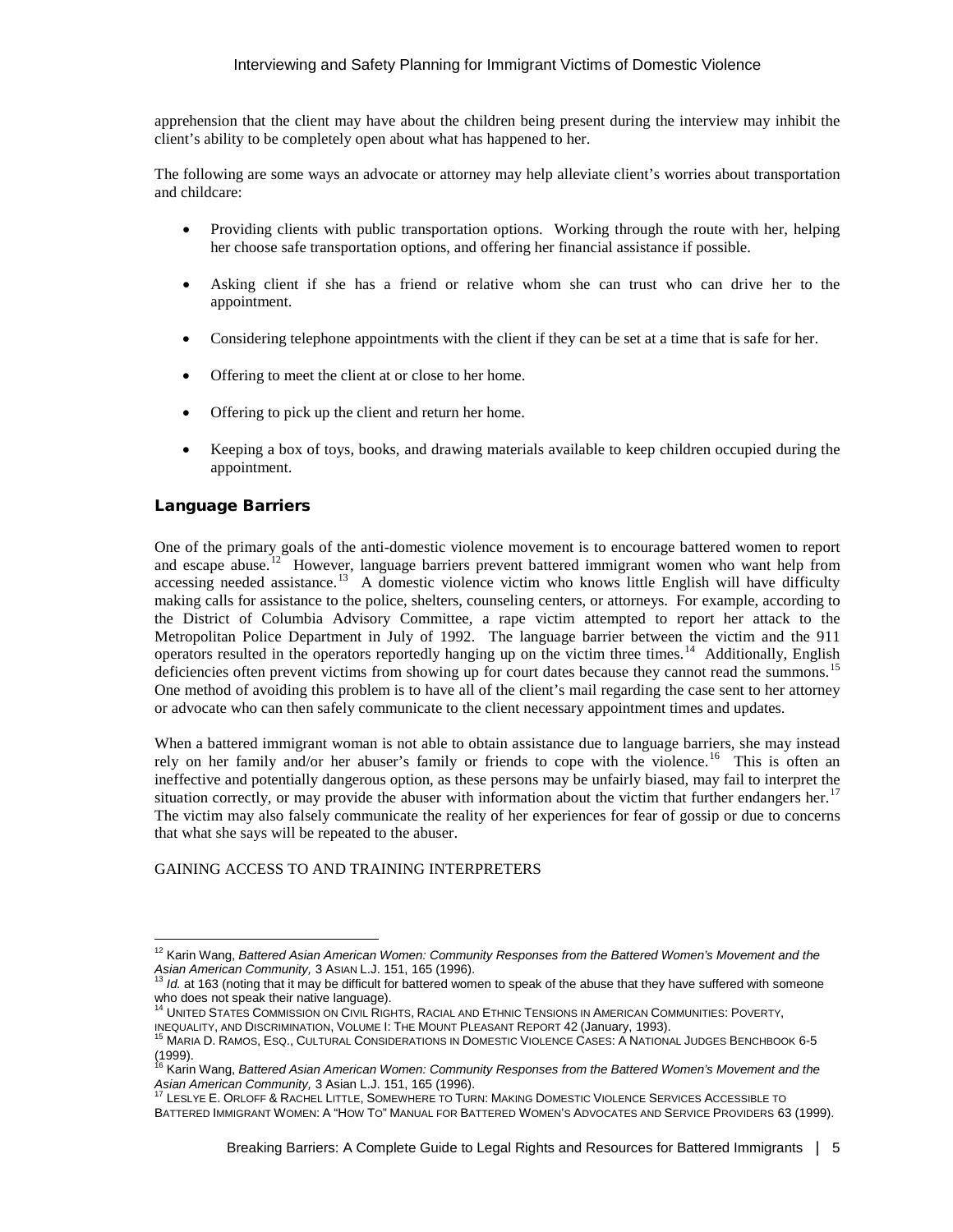Advocates and attorneys who cannot communicate with a client due to language barriers should seek out the services of an interpreter. It is important to ensure that the client trusts her interpreter. Advocates and attorneys should advise clients to be open and honest when they do not understand something the interpreter says. They should inform the client that interviews with an interpreter will take a substantial amount of time; and they should make sure the client knows that if she has to explain something several times, it is not to question the validity of her statement, but to ensure that both the advocate or attorney and she understand everything that is being said.

Interpreters should be reminded of the necessity of keeping information confidential. An advocate or attorney may ask the interpreter to sign a statement to that effect.

It is useful for advocates and attorneys to identify several interpreters for each of the language minority populations within the community and establish relationships with them so they may be available when needed. Providing domestic violence training for interpreters will not only ensure proper communication between the victim and the advocate, but will also allow clients to feel more comfortable when relating their stories.

The first step in developing an interpreter program within the advocate's or attorney's office, is to make funds available to pay a core staff of professional interpreters or a staff of native speakers to be recruited and paid as needed on an hourly basis.<sup>18</sup> If there are no funds available, the program should retain the use of volunteer interpreters. A list of volunteer interpreters may be obtained by calling professional interpreting services in the community to see if staff members would be willing to do volunteer work for the program.

Next, programs should investigate the language resources of local community-based agencies serving immigrant populations, universities, law schools, community colleges, and the local American Red Cross. It is important to make a list of all community and state organizations that work with linguistic, racial, and cultural minority populations, including churches and religious organizations, cultural organizations, language organizations/associations, community medical clinics, pregnancy programs, high-risk family programs, youth programs, ESL classes, legal advocacy agencies, women's organizations affiliated with religious congregations or cultural/ethnic community centers, immigrant associations, homeless shelters, GED programs, mental health programs, and community organizations. Another language resource that advocates and attorneys should consider are individuals who have technical or specific language expertise such as nurses, police officers, emergency dispatch staff, child and adult protection services staff, social workers, educators, and attorneys.

To ensure that interpreters are familiar with the vocabulary and laws applicable to domestic violence and are comfortable in a shelter or agency setting, interpreters should receive the same intensive training on domestic violence issues as provided to agency staff and volunteers. Interpreters should also receive some training in basic immigration law provisions that affect battered immigrants and be knowledgeable about community resources used by the agency to supplement its services to battered women. Because interpreters may be asked to accompany immigrant clients to social services and counseling appointments, it is helpful for them to understand how these programs function.

The following is a list of actions that the advocate or attorney should take before and during client interviews: [19](#page-5-1)

- Attempt to choose an interpreter from the interpreter pool who has been trained and who is appropriate in terms of gender, age, class, etc.;
- Look for interpreters who speak the same dialect as the client in order to avoid misunderstandings;
- Make it clear to the client that both advocates/attorneys and interpreters are bound by agency confidentiality rules;
- Speak through the interpreter using simple, jargon-free sentences;
- Avoid colloquialism, idioms, slang, and similes since they can be confusing and often impossible to translate;

 $\overline{a}$ <sup>18</sup> ORLOFF & LITTLE at 62.<br><sup>19</sup> *Id*. at 64-65.

<span id="page-5-1"></span><span id="page-5-0"></span>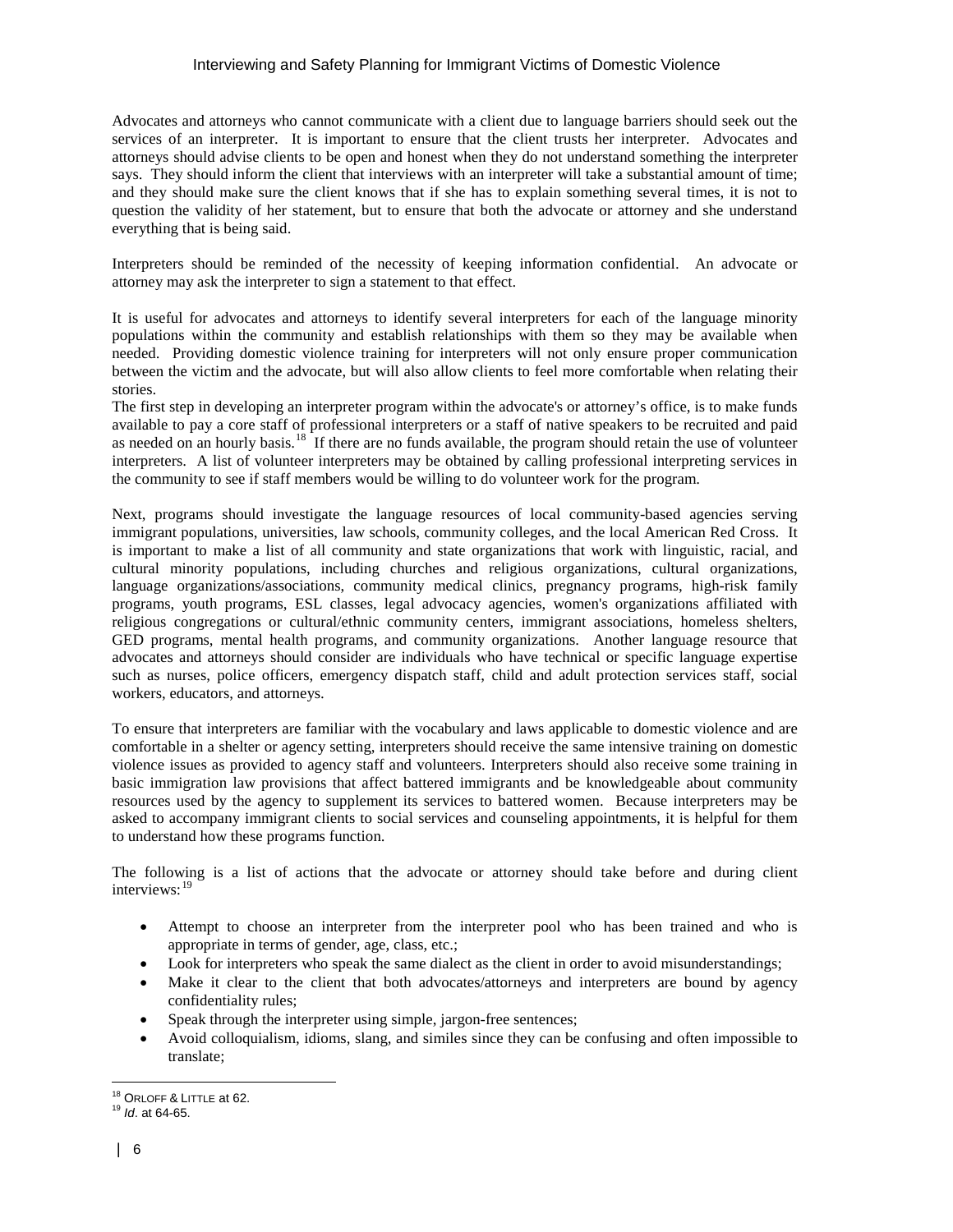- Speak directly to and look at the client as the interpreter translates and actively look at and listen to the client as she speaks. Listening to the client shows the client respect and ensures that the attorney or advocate does not ignore her body language.
- Give the interpreter time to interpret by framing questions in short sentences, speaking slowly, and pausing often.
- Ask the client to answer questions slowly, to break after every few sentences, and to concentrate on what she plans to say next while the interpreter translates.
- Inform the client to ask for clarifications when she needs them.
- Give the interpreter one or two short breaks if the session is long.
- Have the interpreter ask the client to repeat the information communicated if clarification is necessary. Allow plenty of time for interviews and testimony presented in court with interpreters.<sup>[20](#page-6-0)</sup>
- In court, encourage the judge to be realistic about how long the case will take using the interpreter. Take the time to present the case in the same manner as in a case not using interpreters. Do not succumb to pressure from opposing counsel or the court to shorten the case because interpretation takes longer. The client has the right to a fair trial.

#### ALTERNATIVE INTERPRETATION RESOURCES

If there are a limited number of resources in an advocate or attorney's area, or if the battered woman seeking assistance speaks a language that is not common within the community, the advocate or attorney may contact state domestic violence immigrant organizations or coalitions, local university language departments, or professional interpretation companies for assistance. Some professional interpreters or professional interpretation companies will do pro bono or reduced cost work in cases of victims of domestic violence. If the attorney or advocate has no other options, interpreters may be accessed through the AT&T Language Line, which provides interpretation services in 160 different languages, 24 hours a day. The Language Line can be used on a speakerphone during intake sessions and meetings or during hotline calls or in-person interviews. Some courts will use these services for emergency hearings. AT&T charges by the minute and it can be very expensive. For more information, or to discuss specific interpretation needs, the Language Line account manager may be reached by calling (800) 752-0093. For a free recorded demonstration of AT&T's Language Line services call (800) 321-0301.

The National Domestic Violence Hotline has bilingual Spanish-speaking advocates and attorneys who take calls at all times, as well as a contract with the AT&T Language Line to help translate for non-English and non-Spanish speaking women. If an advocate or attorney's organization provides shelter services and has a client with whom the staff absolutely cannot communicate, the operator at the National Domestic Violence Hotline will speak directly to that client and provide her with basic information in her native language. The Hotline can also help make referrals to the client and provide brief interpretation in order to help the advocate or attorney identify the emergency needs of the client. However, the Hotline is not equipped to offer professional interpreting services and it cannot translate entire intake sessions or client meetings. Clients, advocates and attorneys can reach the Hotline at (800) 799-SAFE (7233).

#### INTERPRETERS TO AVOID

It is important to make sure that the interpreter is a neutral third party. Using the client's children or companion as an interpreter is extremely dangerous for the client, particularly if her companion is her abuser, her abuser's friend or her abuser's family member. The client may be too intimidated to speak openly in front of a friend or child in order to protect them from the truth or out of embarrassment. Additionally, children of abuse victims may be traumatized by the abuse or fear that the abuser may punish them if they were to help the victimized parent. If the client has brought someone with her to the interview to do the interpreting, the advocate or attorney should consider calling the National Domestic Violence Hotline for brief interpretation services. The person working the Hotline can play an important role in uncovering whether the victim feels comfortable and safe using a friend or family member as an interpreter.

<span id="page-6-0"></span><sup>-</sup><sup>20</sup> *See,* ROHINI ANAND & LAURA K. SHIPLER, CULTURAL CONSIDERATIONS IN ASSISTING VICTIMS OF CRIME (1999).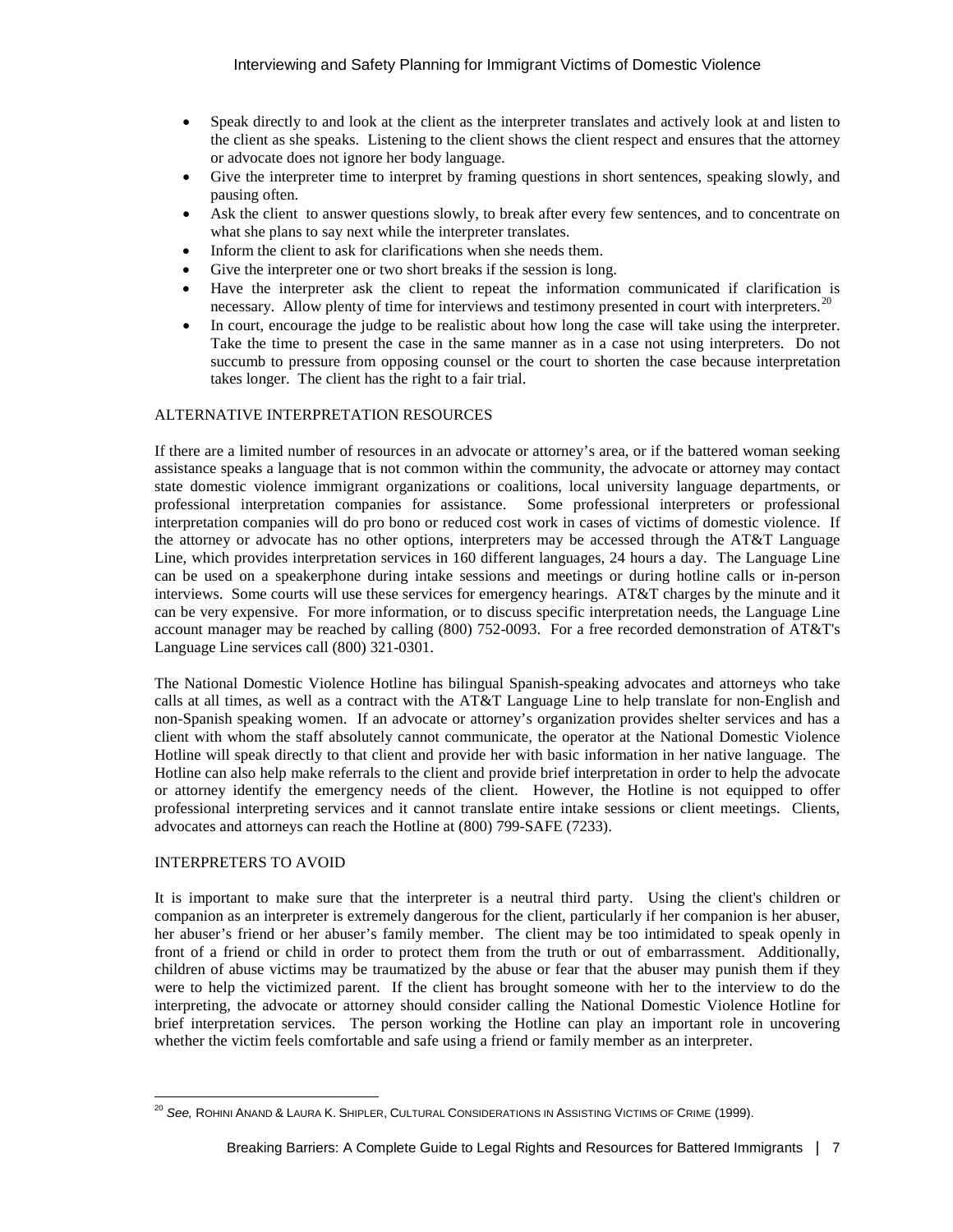#### Interviewing and Safety Planning for Immigrant Victims of Domestic Violence

Service agencies should bear in mind that interpretation is a difficult skill, and just because a person is bilingual does not mean that he or she has the necessary skills to effectively interpret for clients and advocates/attorneys. Those who are not appropriately trained may filter what they hear and interpret main concepts instead of actual words spoken, which can change the meaning of what is being said. Untrained interpreters may also ignore much of the clients answer to a question and translate only that portion of the client's response that they deem directly answers the question asked. When this happens, much important information that the attorney or advocate needs from the client is lost. Another problem that may arise is that statements may lose meaning if the interpreter is not conscious of differences in vocabulary. Spanish speakers from different countries, for example, may use different words to express the same object, occurrence, or idea. Using professional interpreters and repeating back to the client key information can minimize all of these problems.

All potential interpreters should be screened to determine that they are sensitive to domestic violence issues, are impartial, and are willing to sign a confidentiality agreement. Screening interpreters is particularly important in small communities or if an agency is using volunteer interpreters. Advocates and attorneys should also check for conflicts of interests by determining, on a case-by-case basis, whether the interpreter has any relationships with the victim, the batterer, or their community. This is another instance in which brief assistance from the National Domestic Violence Hotline can be helpful by providing an opportunity, after the client has met the interpreter, to privately interview the client without the interpreter present to discover if the client has any concerns about the interpreter.

Well-trained interpreters who support the work of an agency are valuable resources. They provide important services when working in conjunction with advocates and attorneys. Interpreters also ensure that the needs of clients are being met, offer support to immigrant victims, and protect them from further violence. Finally, the presence of interpreters sends the message to the immigrant community that their domestic violence needs can be addressed and are recognized by the advocate or attorney's organization.

# Interacting with the Client – Empathize, Educate, Empower

While the client tells her story the advocate or attorney should listen carefully and empathetically and demonstrating to her that both interest and desire to help. One useful method is reflective listening. This involves clarifying what the client has said by repeating what you heard her say, rephrasing statements, and reflecting ideas and values. The advocate or attorney should also pay attention to, and be aware of, nonverbal cues displayed by the client. If the client needs a break, the advocate/attorney should take time to sit in silence until the client can continue with the interview.

Advocates and attorneys should allow the client to vent her emotions. This is especially important if the client has had to repress these feelings for a long time. After listening to her vent, the advocate/attorney should help the client calm down since it may be more difficult to understand her if she is upset. The advocate/attorney should be sensitive toward the client's feelings, pay attention to the manner in which she speaks and try to understand the client's needs, fears, and concerns so that appropriate forms of relief can be easily identified. .

Attorneys and advocates should be aware of their own prejudices regarding immigrants and avoid acting on them. It is important not to be judgmental, to allow the client to choose options she wants to pursue, and to respect the client's wishes. Furthermore, the client may be apprehensive about revealing information that she considers to be private or that she is ashamed of. Therefore, the client should be reassured that anything she says to the advocate/attorney or the interpreter will be kept confidential.

During the interview, the client may sit and listen to the advocate or attorney without asking any questions. This should not be presumed to be a sign of understanding on her part. Attorneys and advocates should remember that the attorney/advocate – client relationship may be different in the client's culture, and certain behaviors may have different connotations. The goal is to understand and appreciate different communication styles while, at the same time, recognizing one's own individual style and using it as a basis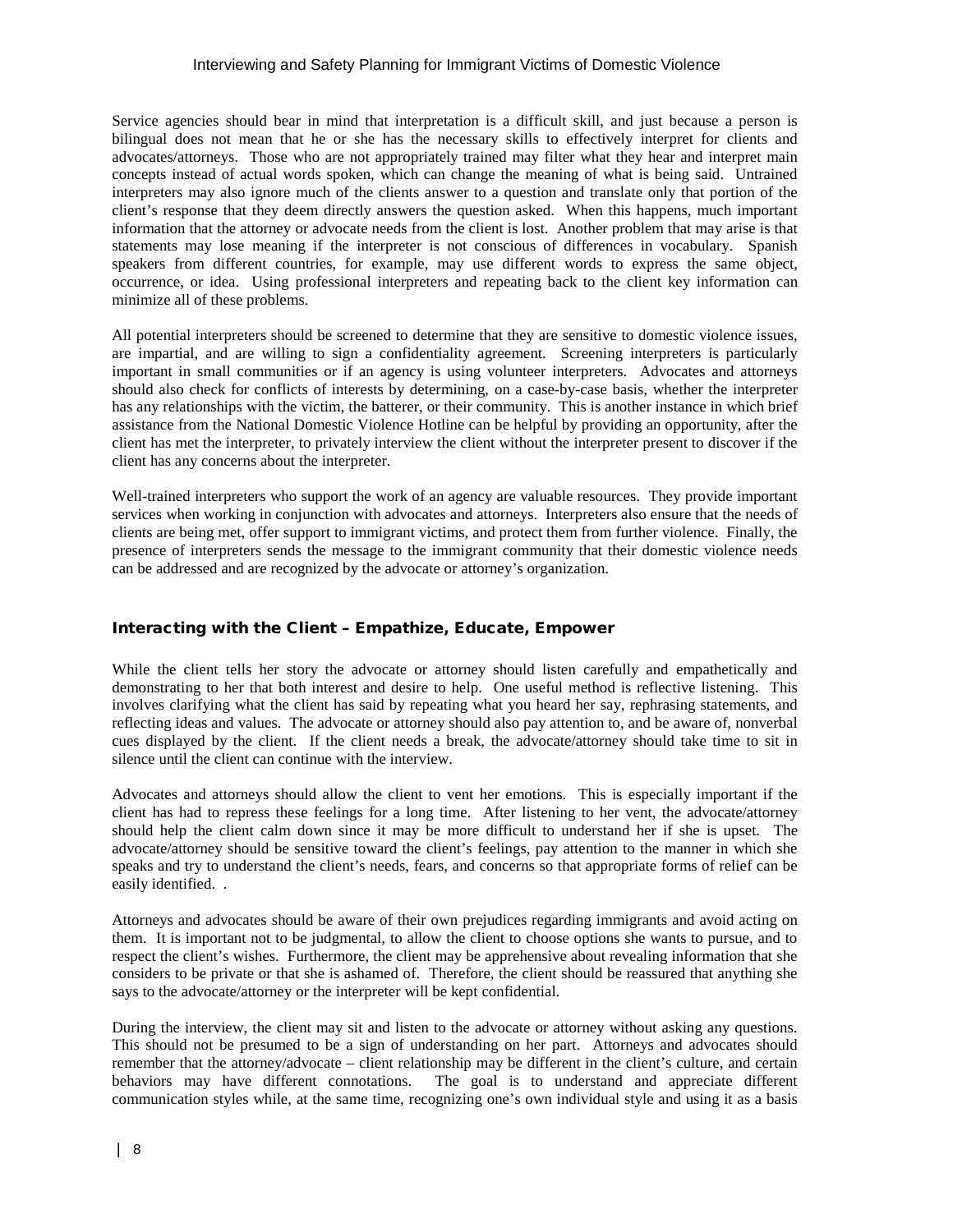for comparing styles used by others. The client may refrain from asking questions or expressing her lack of understanding out of politeness or fear. She may be coming from a relationship, culture, or family in which she is not allowed to ask questions or in which questioning authority is inappropriate. Therefore, the advocate/attorney should gauge the client's comprehension by stopping frequently and asking her to repeat what was just said.

Attorneys and advocates should bear in mind that they may be the first person with whom their client ha shared information about her abuse, and they should therefore assure their client that what happened to her was not her fault and that she is not to blame in any way.<sup>[21](#page-8-0)</sup> There are several messages that are important for attorneys and advocates to communicate: [22](#page-8-1)

- The abuse that she has been through is unjust, unfair, and illegal, and because of that, she is eligible for protection under United States law.
- She is not to blame. There was most likely very little that she could have done to prevent the abuse.
- She is very strong and courageous for having survived and for seeking help.
- The worst is behind her.
- She should to repeat to herself, "I am a strong woman. What happened to me does not change who I am. The best is yet to come."

In addition, the client should be encouraged to speak to a mental health professional. Advocates and attorneys should develop and provide clients with an updated mental health referral list that includes organizations experienced in working with immigrants and with victims of domestic violence or sexual assault. The list should include the names and phone numbers for the following:

- National Domestic Violence Hotline (800-799-SAFE, TDD: 800-787-3224);
- Local domestic violence or rape crisis hotlines;
- Counseling programs for victims;
- Children's counseling programs;
- Counseling programs for immigrants and refugees.

If the client seems unable to feel hopeful or positive about her future, or if she talks about harming herself, the advocate/attorney should give her the number of a suicide hotline (800-SUICIDE) and instruct her to call it if she ever feels hopeless, as though she has no way of escaping her abusive partner, or if she is considering hurting herself.<sup>23</sup> The advocate/attorney should help her develop a plan so that she will have a safe place from which she can make such a call.

After the client has told her story, the advocate should educate the client regarding her options and help her to explore them. Discuss the client's resources and explain to her any potential remedies that are available, including civil and criminal legal options, social services, community-based services, faith-based programs, and women's groups. As always, it is important to avoid jargon and to state alternative scenarios and options in simple, layperson language.

The U.S. legal system may be very different from the legal system in a client's home country. Thus, when explaining legal rights advocates and attorneys should make certain that the client understands everything being said. The client should be encouraged to obtain an emergency or temporary protection order and a full civil protection order if she feels that she is in immediate danger. If she wishes to obtain a protection order, the advocate or attorney should help the client create a list of remedies she would like included in her order so

-

<span id="page-8-0"></span> $^{21}$  LESLYE E. ORLOFF & RACHEL LITTLE, SOMEWHERE TO TURN: MAKING DOMESTIC VIOLENCE SERVICES ACCESSIBLE TO BATTERED IMMIGRANT WOMEN: A "HOW TO" MANUAL FOR BATTERED WOMEN'S ADVOCATES AND SERVICE PROVIDERS 59 (1999).<br><sup>22</sup> See, ATHENA VISCUSI & GWEN FORREST-BRAKE, PRE-INTAKE INFORMATION FOR WOMEN SEEKING ASSISTANCE FROM ABUSE  $(2002)$ .

<span id="page-8-2"></span><span id="page-8-1"></span>ORLOFF & LITTLE at 52-67.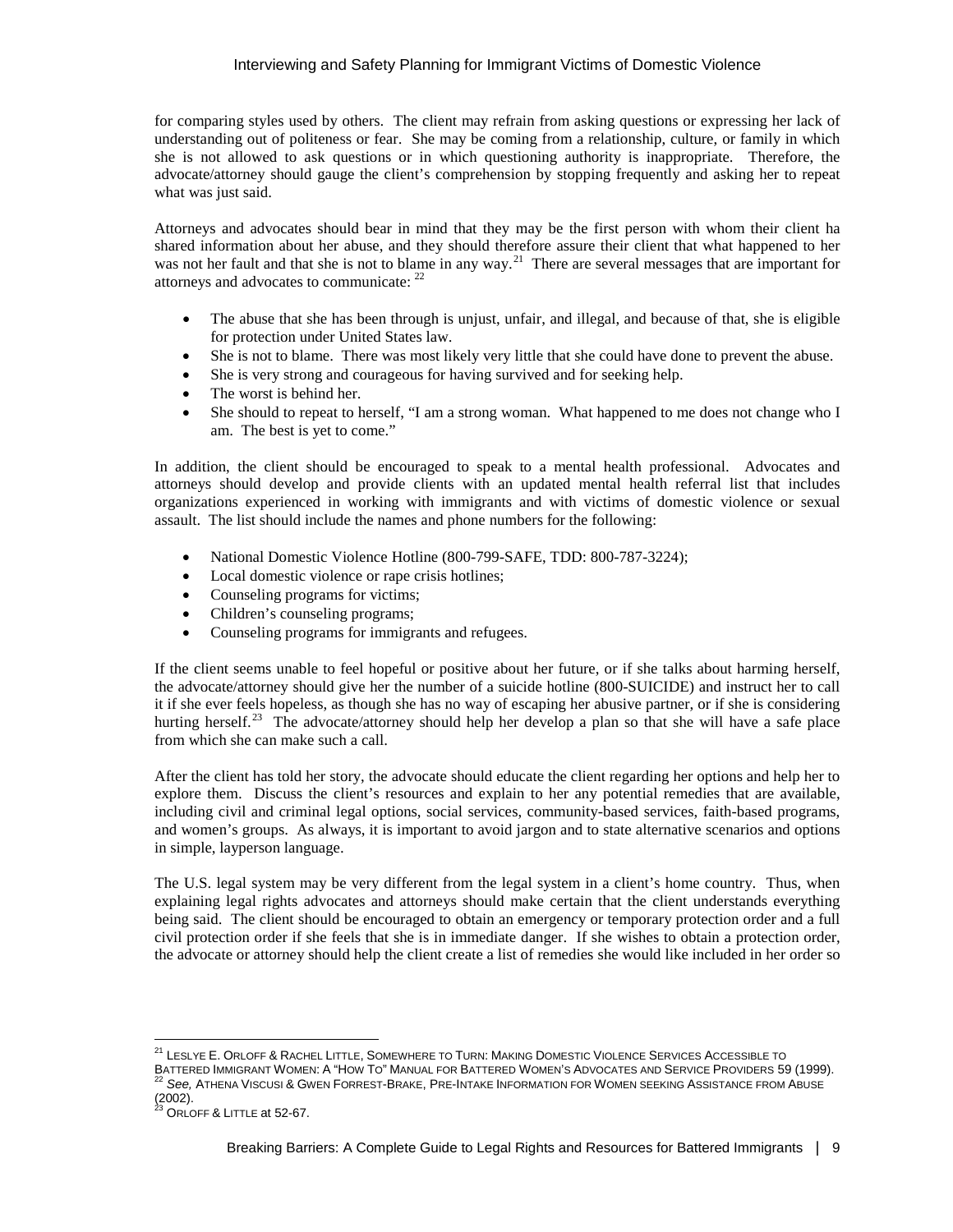as to ensure that the protection order addresses as many potential areas of conflict between the client and her abuser as possible.<sup>[24](#page-9-0)</sup>

The advocate or attorney should counsel his or her client about ways of coping with a painful interview. If she has no friends or family members living close by, one idea is to provide her with a long-distance calling card so that she can communicate with a person with whom she is close. Other options to suggest to the client may be:

- Scheduling a pleasant activity for after the interview. Activities may include watching a movie or meeting up with a close friend.
- Bringing a friend to the interview so that she has support after the interview is over.
- Informing her friends about the interview beforehand and asking them to contact her later to check up on her.
- Scheduling an appointment with a mental health professional (if she is seeing one) to help her process the interview.
- Writing her thoughts and feelings in a journal. The client should be advised to be completely honest about her feelings even if she has negative thoughts about those who are trying to help her.
- Attending a service or meeting with a religious person if religion is a significant part of her life.<sup>25</sup>
- Repeating to herself constantly that she is a strong person, that what happened to her will not change who she is, and that the best is yet to come.

It is important to involve the client in coming up with solutions to reduce or end the abuse against her. It is possible that she has never had the opportunity to make decisions on her own. Providing her with such an opportunity will not only be challenging for her but will also encourage her to take charge of her future. Advocates and attorneys should remember that a client who understands her own case will gain confidence in herself, will feel trusted and respected, and will be better able to assist the advocate/attorney in collecting information useful to her case. After the client chooses a method of action, the advocate/attorney should explain to her, as much as she is able to understand, each element of her case.<sup>[26](#page-9-2)</sup>

The advocate or attorney should assure the client that she does not have to endure her partner's beatings in silence and that his violence is against the law in this country. The advocate/attorney should inform her that she is not alone. There are many women in the United States from her cultural community as well as other cultural communities who have suffered domestic violence in similar situations. The advocate/attorney should explain to the client that there are many people who are able to help her and should offer her specific information and a few numbers to call, even if she is not immediately ready to accept or use them. The advocate or attorney should also discuss with the client whether she has a safe place to keep this information so that she can access it when she needs it. (Some women may decline to take the information out of fear that their abusers will find it.) The following services can assist the survivor in building her life outside the abusive relationship:

- Mental health professionals;
- Local domestic violence shelters, and rape crisis centers;
- Victim advocacy programs;
- Specialized domestic violence units (police department, court, prosecutor's office);
- Legal services providers;
- Emergency financial assistance programs;
- Immigrant rights organizations;
- Social service organizations that serve the immigrant community;

 $\overline{a}$ 

<span id="page-9-0"></span><sup>&</sup>lt;sup>24</sup> Leslye E. Orloff, *Effective Advocacy for Domestic Violence Victims: Role of the Nurse-Midwife, 41 J. Nurse-Midwirery* 473, 484 (1996). See Chapter 9 of this manual for a full discussion of the types of traditional and creative protection order

<span id="page-9-2"></span><span id="page-9-1"></span>remedies that can be helpful to immigrant victims.<br><sup>25</sup> Some clergy may need additional training or information about domestic violence so that their counsel is most helpful to your client. For training materials for faith-based groups on domestic violence, contact Rev. Dr. Marie M. Fortune (Center for the Prevention of Sexual and Domestic Violence) at 206-634-1903 or cpsdv@cpsdv.org <sup>26</sup> ORLOFF & LITTLE at 55.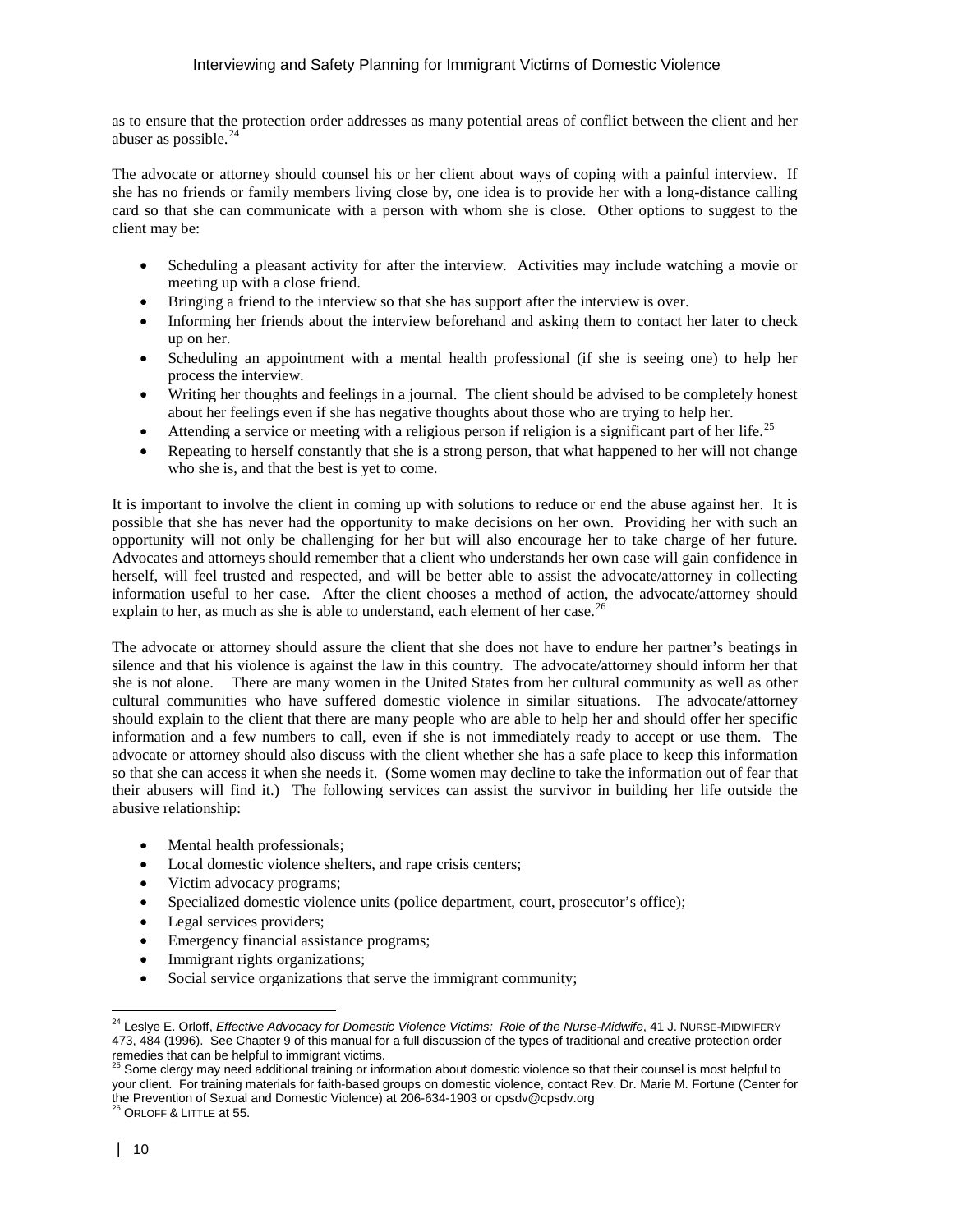• Batterer's intervention programs to which the court should refer her abuser.

#### Help Clients to Make Informed Choices

Domestic violence is a pattern of coercive behavior that can include sexual, physical, psychological, economic, and social elements of abuse. Abusers of immigrant women employ specific tactics that are unique to immigrants in their assertions of control over their victims. Advocates and attorneys should understand the many challenges that battered immigrant women face in making the decision to leave their abusers.

There are several factors that may dissuade a battered immigrant woman from leaving her violent partner. First, she may fear being stigmatized or ostracized by her community for leaving her partner, even if he is abusing her. She may also be advised by friends and family members whom she trusts to endure her suffering and be a "better wife." The battered immigrant woman may be dependent on her abuser for immigration status. If the abuser has legal immigration status in the United States as a U.S. citizen, a lawful permanent resident, or as an immigrant visa holder, she may believe that she is totally dependent on him for immigration status.<sup>[27](#page-10-0)</sup> She may also fear that if she leaves her abuser he will obtain legal custody of and/or will cut her off from seeing her children.<sup>[28](#page-10-1)</sup> Additionally, as with non-immigrant battered women, she may be financially dependent on her abuser or may fear further or escalated violence once she leaves.

Attorneys and advocates should be aware of all of the difficulties faced by the client, validate the client's concerns, help her decide upon options to pursue that will enhance her safety, and respect her ultimate decision. It is as important to offer meaningful help to the clients who choose to stay with their abusers as to those who choose to leave their abusers. If the client has children and is considering moving with the children, the advocate or attorney should identify existing court orders and statutes to find out how moving to another state or county with the children may affect a custody case.

#### Safety Planning

-

Safety planning is crucial for all battered women, both women separating from their abusers and women who are not ready to leave their abusers. The violence can escalate exponentially at any time. Thus, women who initially choose to stay may decide to leave and should be prepared to do so. Safety planning is equally important for women in the process of leaving their abusers because an attempt to leave often increases the danger of violence, including the risk of death.<sup>[29](#page-10-2)</sup> When a victim seeks help she is taking the first step towards independence. The abuser may view this act as a threat to his sense of control, thus placing the victim and/or her children in more danger. An abuser may begin stalking the victim and/or her children or take other violent action against the woman who successfully left him.

The advocate or attorney should be prepared to help the client strategize to make her life better, regardless of whether she ultimately decides to stay or leave her batterer. If the client decides to remain with her batterer, the advocate or attorney should work on safety-planning strategies with her and remind her that the agency's services are available to her now and at any time she needs help in the future, whether or not another incident of abuse occurs. Battered immigrants who are not separating from their abusers should be helped to obtain a full contact protection order, which can significantly enhance safety in most cases.<sup>30</sup> Those who qualify should also be helped to file for VAWA-related immigration relief, for which they can apply without the abuser's knowledge or assistance.<sup>31</sup>

<span id="page-10-1"></span><span id="page-10-0"></span> $^{27}$  A.B.A. COMM'N ON DOMESTIC VIOLENCE, 2000-2001, DOMESTIC VIOLENCE AND IMMIGRATION: APPLYING THE IMMIGRATION PROVISIONS OF THE VIOLENCE AGAINST WOMEN ACT: A TRAINING MANUAL FOR ATTORNEYS AND ADVOCATES 13 (2001).<br><sup>28</sup> *Id.*<br><sup>29</sup> U.S. DEP'T OF JUSTICE, BUREAU OF JUSTICE STATISTICS, INTIMATE PARTNER VIOLENCE, 1993-2001, 2 (Feb, 200

<span id="page-10-2"></span>year 2000, 33.5% of female murder victims were killed by an intimate partner.<br><sup>30</sup> See Chapter 9 in this manual for a full discussion of protection orders and immigrant victims.

<span id="page-10-4"></span><span id="page-10-3"></span><sup>&</sup>lt;sup>31</sup> See Chapter 4 of this manual for VAWA-related immigration relief information.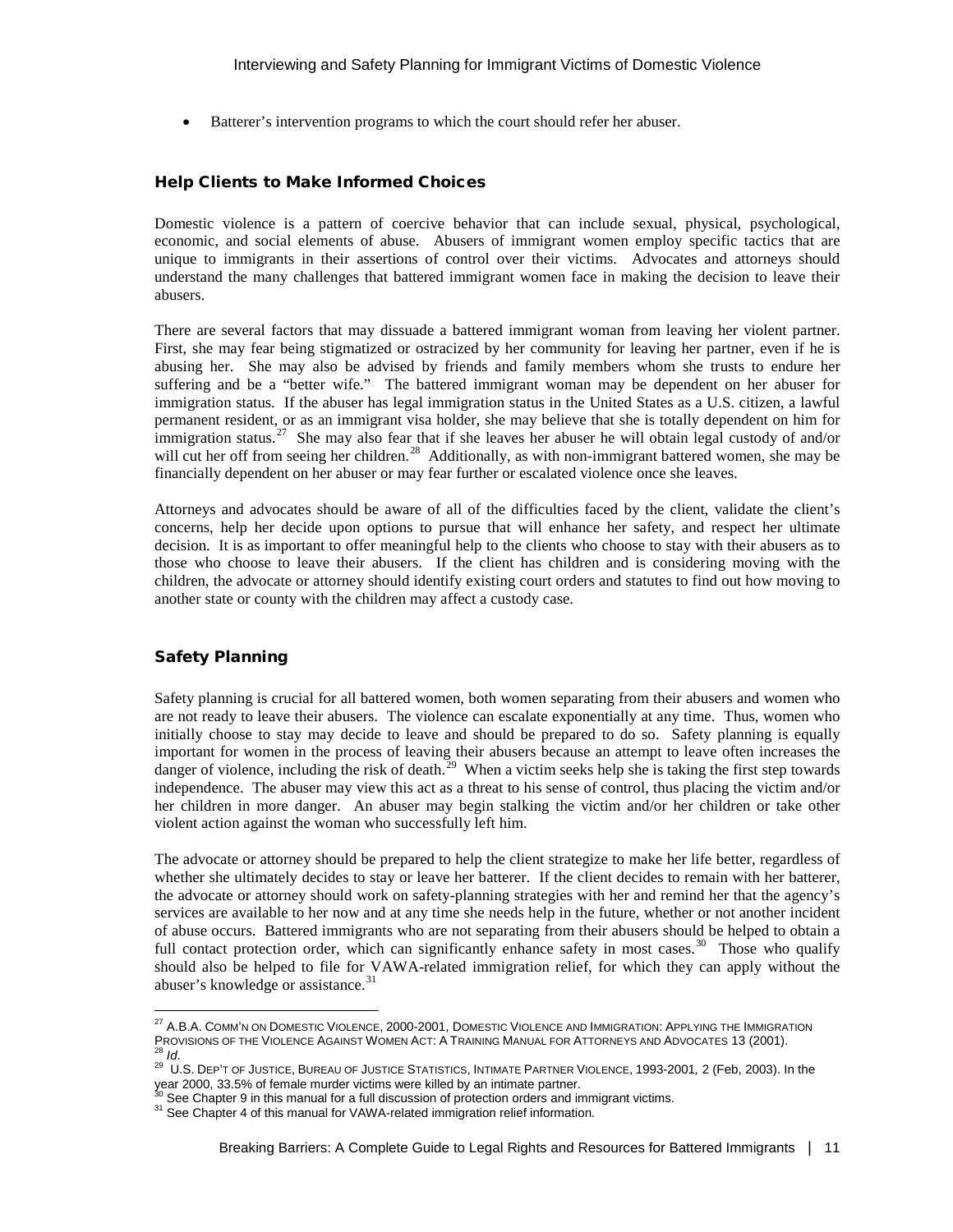Discussing safety planning with the client is an important part of the interview process between the battered immigrant woman and the advocate/attorney. Safety planning is a step-by-step process through which the attorney or advocate and the client discuss various actions that the client can take to remain safe and plan for emergency situations. Safety planning may also serve as an empowering exercise for the client who may feel as if she has lost control of her life. Attorneys and advocates should be aware that the client knows best when it is safest to leave an abuser, what actions may be most likely to put her at risk, and what her needs are at any particular time. Clients may be better equipped to protect themselves while they are in the process of getting legal and financial assistance if they have developed a safety plan.

Attorneys and advocates should read through the following Safety Plan with their clients and assist them in completing it. They should remind clients that it is crucial to their safety that they keep this guide in a safe place, away from their abusers.

# SAFETY MEASURES:*[32](#page-11-0)*

- 1. Contact a domestic violence hotline in your area and find out information about laws, shelters, and other resources that are available to you before you need them in a crisis. If you are considering staying at a local shelter for battered women, you should know the phone number of the shelter so you can call them if and when you decide to leave.
- 2. Create a safety exit from your place of residence. Practice a safety escape plan with your children. What doors, windows, elevators, stairwells or fire escapes would you use?
- 3. Plan the safest time to get away.
- 4. Tell someone what is happening to you. If possible, inform your neighbors of your situation and tell them to call the police if they hear any suspicious noises coming from your home. You can also arrange a signal with neighbors to let them know you are in danger, i.e., flashing lights, and have them call the police when they are signaled. You might also have a code word with your children or friends so they can call for help.
- 5. Know where you can go for help. Check with close friends and/or relatives if you can stay with them in an emergency until you can find a more permanent residence, or you can obtain a temporary protection order that removes the abuser from your home and protects you and your children while you continue living in your home.<sup>33</sup>
- 6. Prepare a suitcase with important items and documents that you will need if you decide to leave your abuser in the future. Make sure to prepare this suitcase in advance and keep it at the home of a trusted friend or relative. Some of the documents can be stored with a domestic violence lawyer or with a battered women's advocate. The following should be kept in the suitcase:
	- a spare set of house keys;
	- a set of clothes for you and your children;
	- prescriptions;
	- some money;
	- social security cards for you and your children;
	- children's school records;
	- children's immunization records;

1

 $^{32}$  NOW LEGAL DEF. AND EDUC. FUND AND ORGANIZACIÓN EN CAL. DE LÍDERES CAMPESINAS, INC., ADVOCACY TO IMPROVE

<span id="page-11-1"></span><span id="page-11-0"></span>SERVICES FOR BATTERED MIGRANT AND IMMIGRANT WOMEN LIVING IN RURAL COMMUNITIES: A MANUAL 41-53 (2003).<br><sup>33</sup> The disruption of having to leave their houses makes it hard for many victims to choose to separate. A victim may b more willing to make the choice to separate if she can remain in her home with the protection offered by a protection order that removes the abuser from the home and orders him to stay away. Advocates and attorneys should work with the victim to do a lethality assessment. If it appears that it is too dangerous for the victim to remain in a location known to the abuser, options for safe housing should be explored, including a domestic violence shelter or the homes of friends or family members (with the protection of a protection order).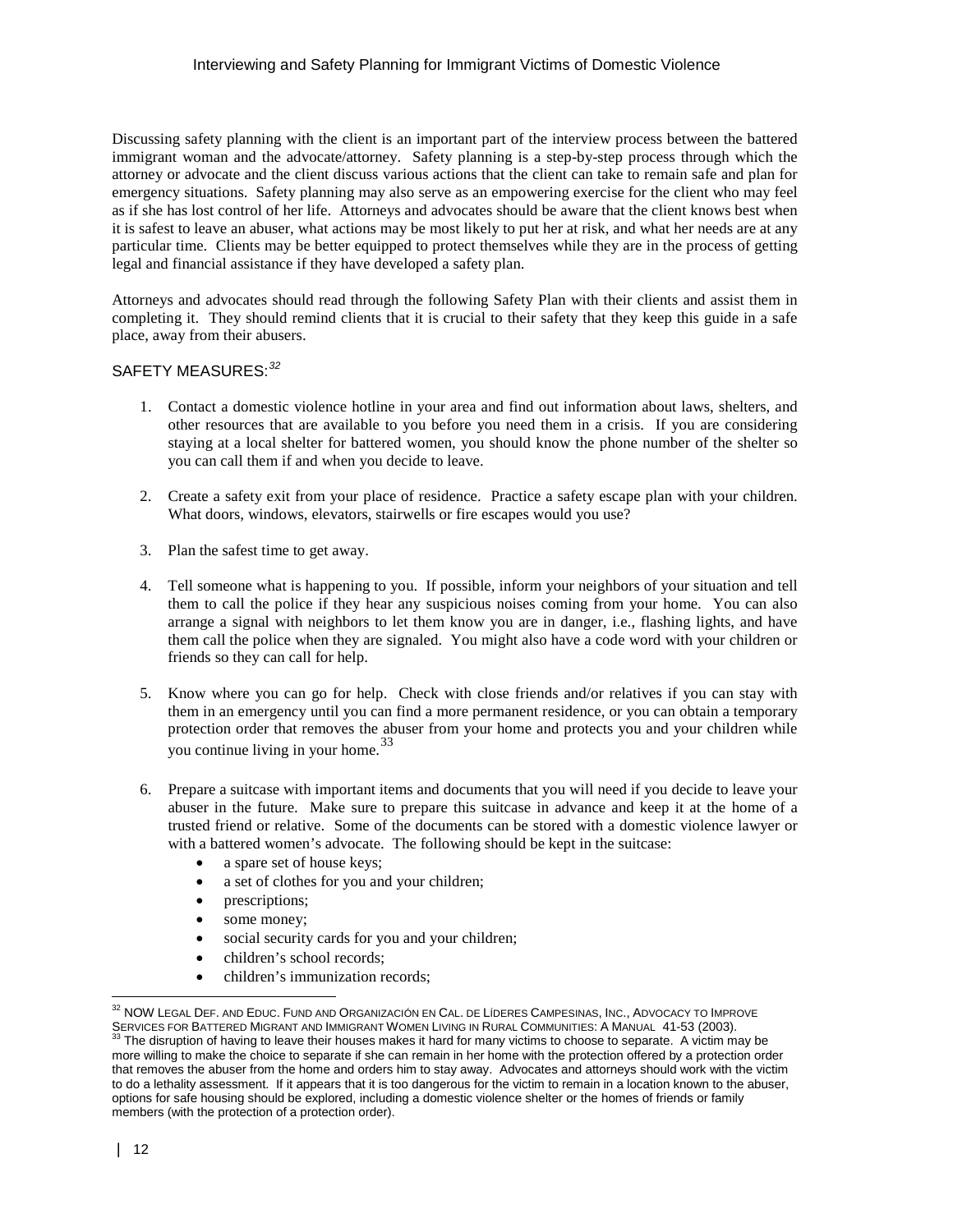- children's special toys;
- phone numbers of friends and relatives;
- phone numbers of domestic violence programs that you can call for help;
- a copy of your civil protection order (and any other court orders);
- copies of important papers, including those you might need for your immigration case, such as any immigration papers, e.g.:
	- $-I-94$
	- **•** copies of visa applications
	- work permits
	- **narriage certificate**
	- photographs of your wedding
	- **wedding invitations**
	- love letters from your husband
	- **•** copies of police reports and medical records
	- photographs of your injuries
	- copies of your husband's birth certificate, social security card, green card or certificate of naturalization
	- divorce papers from your previous marriages or from your spouse's previous marriages
	- papers that show you have lived with your husband in the United States (e.g., copies of your lease/rental agreement, utility bills, mortgage payment book, etc.)
	- papers that you might need in order to prove the abuse, to get a protection order or prosecute the abuser, to take care of your children, or to obtain child custody and child support.
	- any other important materials for you and your children's daily activities.
- 7. In an emergency escape, you must take your children with you, if at all possible. Check with a friend/relative with whom you plan to stay with in an emergency whether you can bring your children with you. Although domestic violence shelters generally allow you to bring children, some homeless shelters do not accept children. You should investigate rules before you leave. Although it may seem more sensible to leave school-age children at home if you do not know where you are escaping to, or for what length of time, failing to take the children with you could make it more difficult to regain custody of your children should you decide not to return. The overwhelming majority of battered women who flee with their children receive legal custody of their children from the courts. Further, if you leave your children with your partner, you will also leave your partner with a very effective tool he can use to continue to control your life.
- 8. Teach your children to dial 911 in an emergency.
- 9. Plan with your children and identify a safe place for them if another domestic violence incident should occur -- a room with a strong lock or a neighbor's house where they can go for help. Reassure them that their job is to stay safe, not to protect you.
- 10. Inform school personnel about who can pick up children from school. If you obtain a protection order, give them a copy so that they can call the police in case they have any problems with the abuser. Also, provide child-care workers and staff at your children's school with a copy of the protection order and a list of people who are allowed to pick up the children.
- 11. In case your abuser is able to abduct your children, plan with the children how they can try and prevent the abduction. Teach them how to call out for help if they are abducted from a public place. Instruct them to call the police or to place a collect call to you, a trusted friend, your religious leader, or a family member if they are abducted by the abuser.
- 12. Have an easily accessible place to keep car keys, purse/wallet and any other essential items should you have to leave in a hurry.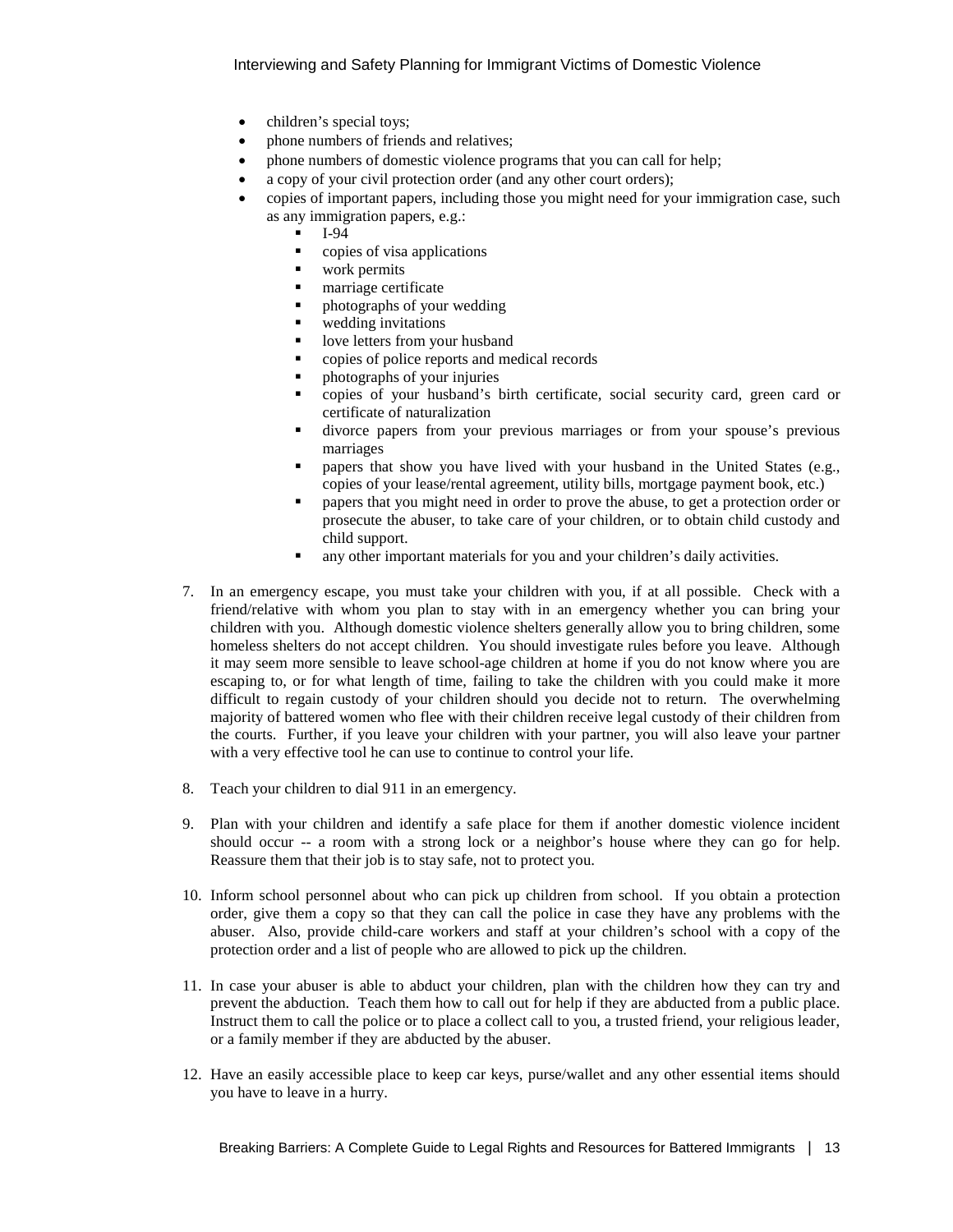- 13. Take photographs of any injuries you sustain. Also, take photographs of torn clothing, broken property, and furniture in disarray. Take these photographs when it is safe to do so and leave copies of the photographs and the negatives in a safe place outside the home. Preserve any evidence of abuse (ripped clothes, photos of bruises, and injuries, etc.). Should you ever decide to take legal action against your abuser, seek legal custody of your children, or seek legal immigration status as a battered immigrant, you will need these items and documents. Remember to keep this evidence and photographs in a safe place, away from your abuser.
- 14. Open a savings account in order to have access to money you may need if you decide to leave your abuser. Make sure to have account statements sent to a safe place.
- 15. Keep change for phone calls at all times so that you can make phone calls from outside your home. If you are living with your abuser and you call from your home phone for help, information, or assistance related to the abuse, be sure to dial another phone number that your abuser will not consider suspicious or that he would not question after this call so that he cannot discover what number you last called. Examples might include the church, a store you call regularly, a family member, etc.

To keep your telephone communications confidential you must either use coins or get a friend to permit you to use his or her telephone credit card for a limited time when you first leave. Alternatively, you could purchase a telephone card with a limited number of minutes and leave it in a safe place to use in making calls for advice or assistance. These purchases should be made with cash. Make sure the card company does not send any bill to the house you share with your abuser. If you use your telephone credit card billed to your home, your abuser will be able to discover the numbers that you have called if he has access to your phone bill.

- 16. If you could not escape a recent violent incident, or if the violence seems to be escalating, you can have your abuser removed from the family home by getting a temporary protection order. This protection order can also require that your abuser: not re-enter the home, give his house keys over to the police, and not contact you. A battered women's advocate can help you in getting a temporary protection order.
- 17. Learn about the cycle of violence and learn to recognize when a violent episode may occur. If you can, leave the house before an attack takes place.
- 18. If you foresee an outbreak of violence, try to move away from weapons to a low-risk place, i.e., a place where there is an exit to the outside (avoid bathrooms, kitchens and the garage.)
- 19. Use your judgment and intuition. If the situation is very serious, try to find a way to give your partner what he wants, to calm him down. You have to protect yourself until you and your children are out of danger.
- 20. Do not use any weapons to defend yourself against your abuser. If at all possible, do not fight back against your abuser. You could be arrested if the police are called and you are unable to convince the police that you were defending yourself, particularly if the abuser can show injuries you caused him. Your best approach is to try to escape the violence, call the police, or have someone call the police for you.<sup>[34](#page-13-0)</sup>
- 21. Call the police if you are in danger and need help. The police will help you if you are a victim of domestic violence or any other crime, even if you are undocumented. The police should not ask you any questions about your immigration status, and you are not required to answer if they do ask. In such a case, tell them that you want to speak with a lawyer.

<span id="page-13-0"></span> $\overline{a}$ <sup>34</sup> If the police arrest you, do not plead guilty to anything. Be sure that your criminal lawyer consults with an expert on criminal and immigration law. See the Criminal Chapter of this manual for a discussion of issues that arise for battered immigrants who enter the justice system as defendants in criminal cases.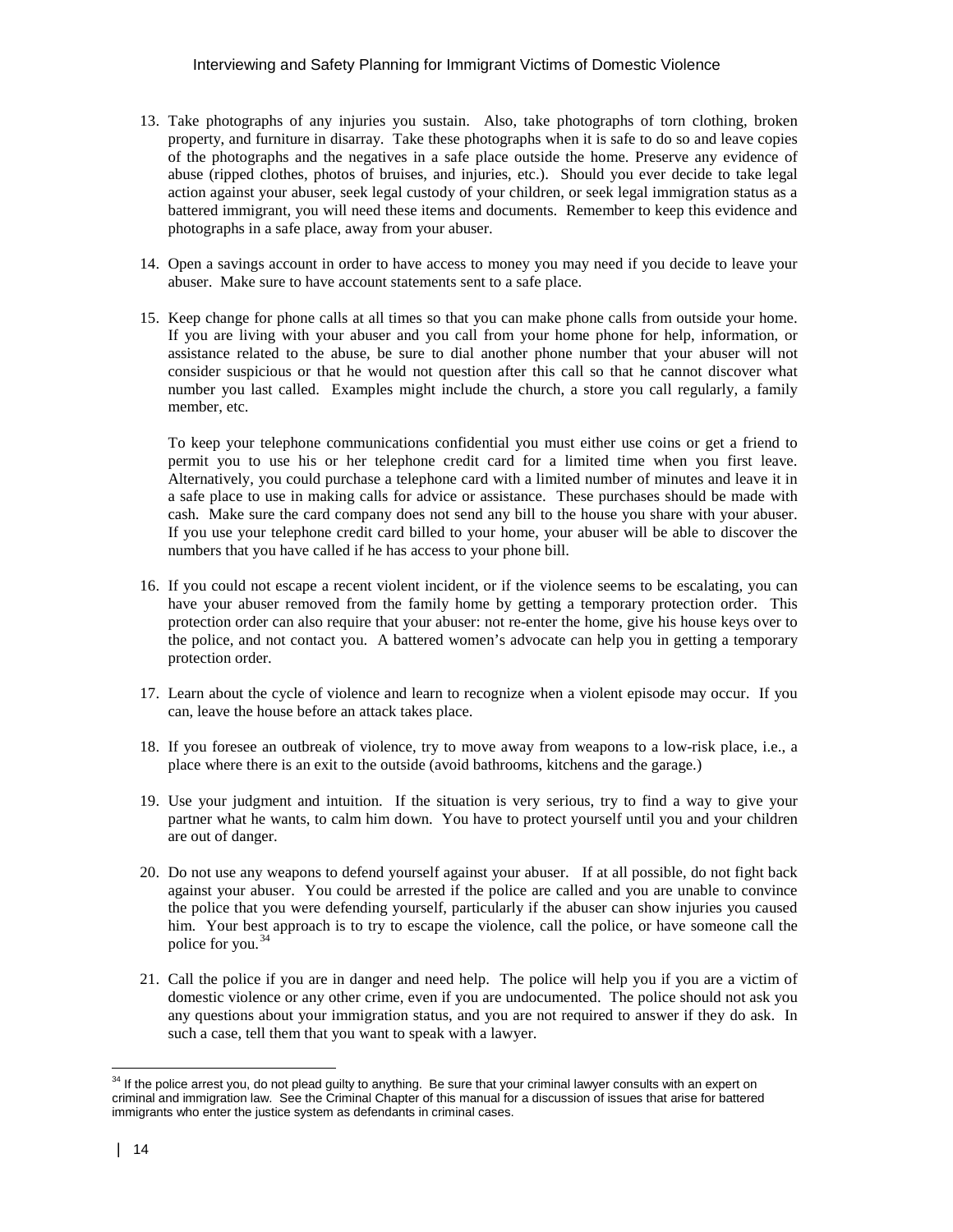22. If you are injured, go to a hospital emergency room or doctor and report what has happened to you. Ask that they document your visit. If your abuser insists on taking you to the hospital, ask that you be interviewed in private, if it is safe to do so. Hospitals are supposed to separate you from any one who brings you to the hospital so that they will not interview you in front of your abuser and further endanger you.

# Considering Shelter as Part of Safety Planning

Advocates and attorneys should inform their clients that both documented AND undocumented battered immigrants are entitled to emergency and short-term shelter programs and that shelters and short-term transitional housing programs cannot ask them questions about their immigration status in order to offer them services. Advocates/attorneys can also advise their clients to let the shelter know of any special food she eats and ask them to cook food that is familiar to her and her children. The client can also let the shelter know what sleeping arrangements are comfortable for her and if she has any special religious needs.

Another issue that the advocate/attorney and a client should consider, when assessing the client's case and making plans for her safety, is the possibility that she may need language assistance when seeking refuge at a shelter, especially if the shelter does not employ a multilingual or multicultural staff. Under these circumstances, the attorney/advocate should accompany the client to the shelter to help translate during the intake interview and explain the shelter rules to the client. The advocate or attorney should also assist the shelter in locating an impartial translator who can help the client communicate throughout her stay in the shelter.

Finally, the advocate or attorney should discuss the shelter rules with shelter workers, and identify those rules that may pose a problem for the client. The attorney/advocate should negotiate arrangements with the shelter that will make your client feel more comfortable. The arrangements can often include amendments in application of certain shelter rules and procedures to your client. $35$ 

# SAFETY AFTER THE SURVIVOR LEAVES HER ABUSER:

- Once the abuser is removed, change all the locks in your house. If possible, obtain locks or bars installed on your windows, a security system, and door wedges. If you live on an upper story, install rope ladders. Also make sure to install smoke detectors and fire extinguishers. If necessary, the abuser can be ordered, in the protection order, to cover these costs.
- If you have a rented home, ask the landlord if you can change to another unit. Have the name on the lease changed to yours. Request that building employees be notified that your abuser has been barred from the building and provide the building management with a copy of the protection order for their records. Let them know that they can call the police if they see your abuser near or inside the building.
- Tell neighbors, close friends, co-workers, and family members that you have separated from your abuser. Ask them to inform you if they see your abuser around your house, workplace, or car.
- If you are moving out of the home you share with your abuser, make sure you do so when the abuser is at work or not at home.
- Once in your own home, make sure you get an unlisted telephone number. You can arrange, with the phone company, to have all information regarding your phone number and billing address only accessible to people with a certain password. If you and your abuser have a large outstanding bill

<span id="page-14-0"></span><sup>-</sup> $35$  For a full discussion of how shelter rules can be amended to be more culturally sensitive to the needs of immigrant women, see "Somewhere to Turn" Chapter 5: Shelter Protocols.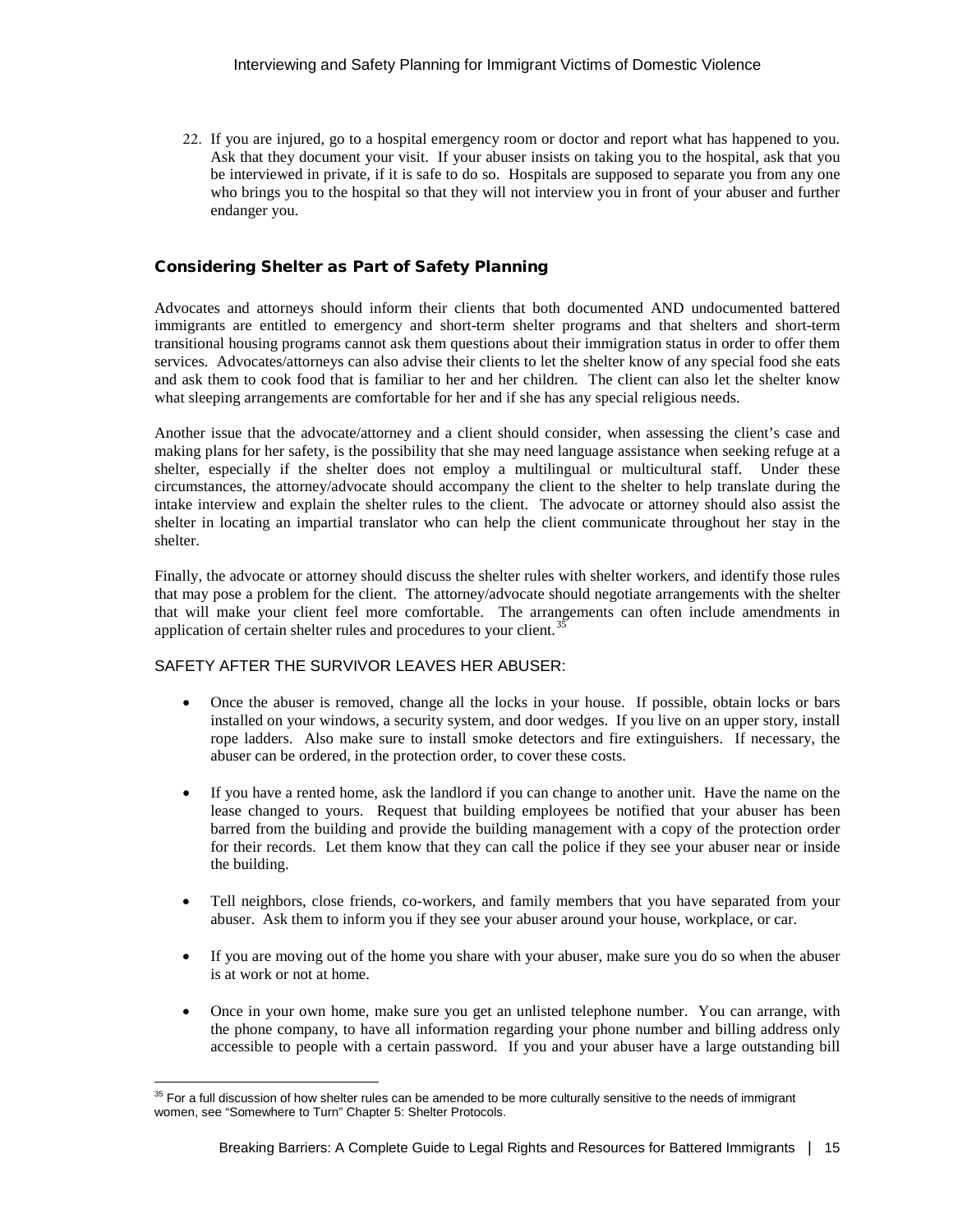due to the phone company, you will have difficulty getting a new number. Ask your lawyer or advocate to negotiate with the phone company for a payment plan that will allow you to get a new phone number quickly. Local churches (and other faith-based organizations), charities, and victims of crime assistance associations, may be able to help you pay off the phone bill in order for you to have a phone to use to call 911 for police assistance.

- If you are living in a hidden location, you should have your mail sent to a post office box or to the home of a trusted friend, family member or your attorney so that your abuser cannot find you. When going to pick up your mail, make sure that your abuser is not following you. Make sure to provide the post office with a copy of your protection order and tell them not to provide the abuser with any information about your forwarding address.
- In order to further protect yourself, you might consider changing your name.

# SAFETY AT WORK:

- If you work for an employer that has several locations and if you are in grave danger in your current town, consider asking that you be relocated.
- If you have a good relationship with your employer, let your supervisors know about the abuse so that they can be supportive of you if you need time off work in order to go to a training on safety measures for battered immigrant women or to court proceedings, etc. Ask your employer if you can vary the times you work so that the abuser is not able easily to follow you to and from work.
- Get a protection order that would require that your abuser stay away from you, and not contact you, at your workplace. Give a copy of the protection order to your employer in order to show them that you are taking steps to protect them and yourself from the abuser.
- Make sure to keep a copy of the protection order with you at work in case of an emergency.
- Let your supervisor, employer, and building security officers at work know that you have, or are planning to, leave your abuser and that you do not want to receive phone calls from him or have him allowed into your workplace.
- In case your abuser tries to contact you at work, arrange to have caller id on your phone or to have your calls screened by someone.
- Inform co-workers of danger from your abuser. Make sure that you specially inform receptionists and employees that have offices near the stairwells, large windows, or entry doors. Show them a picture of your abuser and ask them to call security if they see him around or inside the building.

# ECONOMIC ASSISTANCE:

- Economic assistance can help you and your children support yourselves when you leave your batterer. You can receive assistance from government and non-governmental organizations. Contact your local domestic violence program for further information about resources available to you. These resources could include:
- *Rent, mortgage, or utility bills*: Local churches, community groups, and the Red Cross may have emergency funds that can help you for a month or two. However, this is not long-term assistance. For long-term assistance consider getting a roommate, living with a family member, or pursuing a protection order that requires your abuser to pay the rent, spousal support or child support.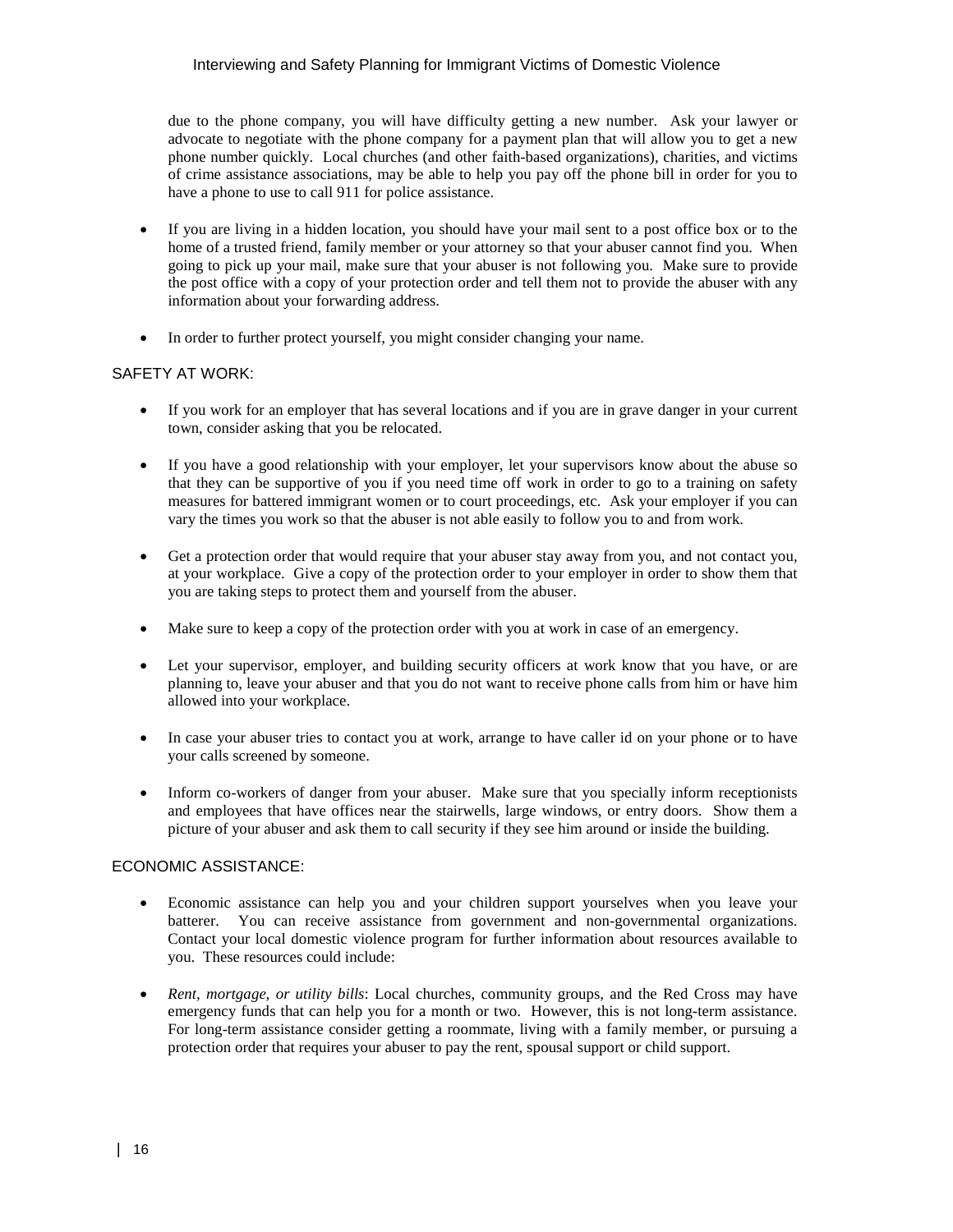- *Food:* No matter what your immigration status, you and your children are entitled to receive food from local food banks. If your children are citizens, they qualify for food stamps and you can file on their behalf.<sup>36</sup>
- *Money to cover changes made for security:* You can sometimes have these costs covered through the Red Cross. You can also arrange for the abuser to be ordered to pay for the costs in your protection order.
- *Money to pay medical bills:* You may be eligible for the local crime-victims compensation program to pay for your medical bills. You can also have your abuser ordered to pay your medical bills as part of your protection order or through his insurance plan.

-

<span id="page-16-0"></span> $36$  See the Public Benefits chapter 4 of this manual for a full discussion of public benefits you and your children may qualify for.